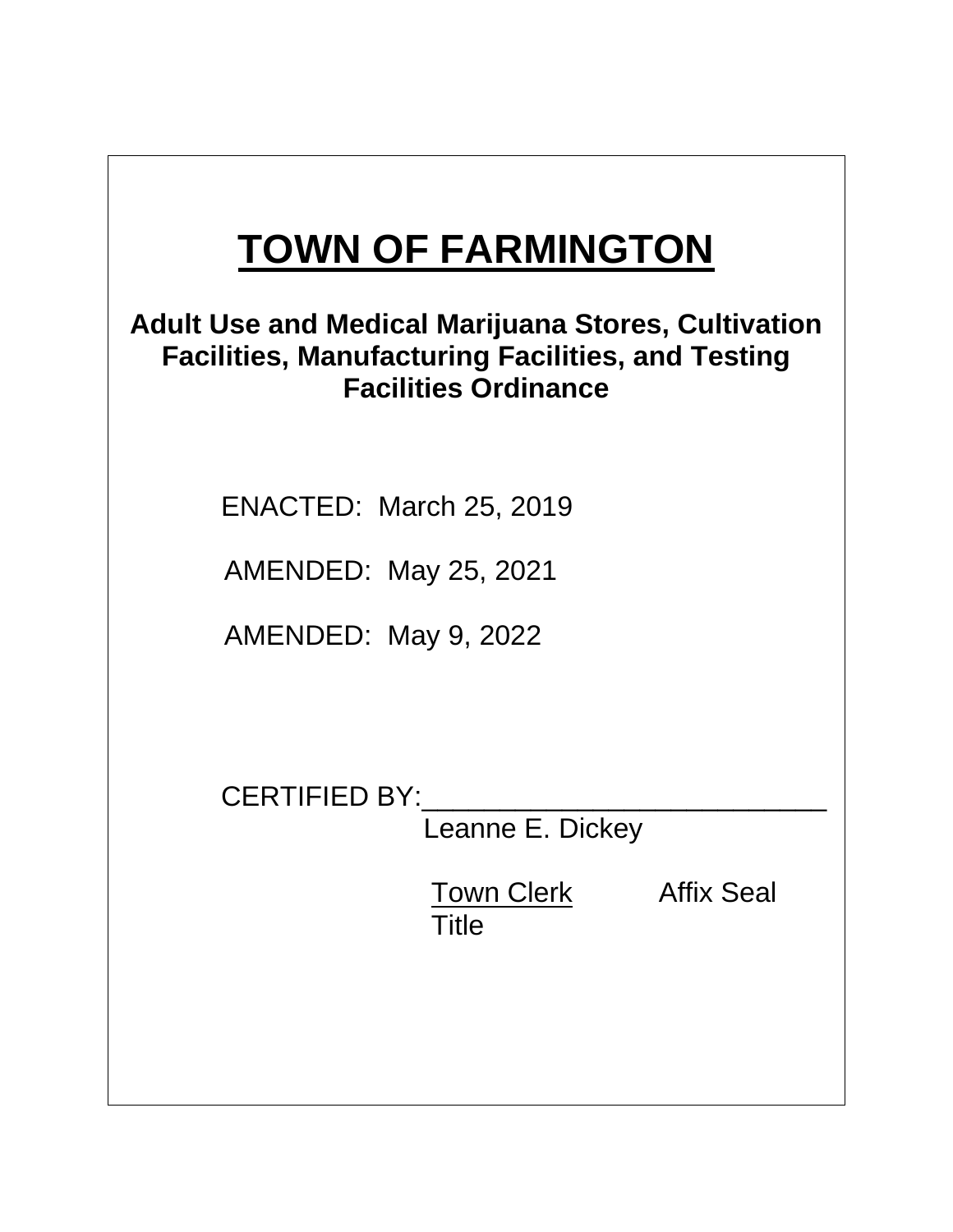## **Town of Farmington Chapter 11 – Land Use Table of Contents**

#### **Article 14 – Adult Use and Medical Marijuana Stores, Cultivation Facilities, Manufacturing Facilities, and Testing Facilities Ordinance**

| $11 - 14.1$ | Title                                  | 3              |
|-------------|----------------------------------------|----------------|
| $11 - 14.2$ | <b>Authority &amp; Applicability</b>   | 3              |
| $11 - 14.3$ | <b>Purposes</b>                        | 3              |
| $11 - 14.4$ | <b>Conflicts with other Ordinances</b> | $\overline{4}$ |
| $11 - 14.5$ | <b>Effective Date</b>                  | 4              |
| 11-14.6     | <b>Validity and Severability</b>       | $\overline{4}$ |
| $11 - 14.7$ | <b>Definitions</b>                     | 4              |
| $11 - 14.8$ | Permit/License Required                | 5              |
| 11-14.9     | <b>Application Procedure</b>           | 6              |
| 11-14.10    | <b>Standards for Permit/License</b>    | 10             |
| 11-14.11    | Enforcement                            | 15             |
| 11-14.12    | Amendments                             | 16             |
| 11-14.13    | License/Permit Fee Payments            | 17             |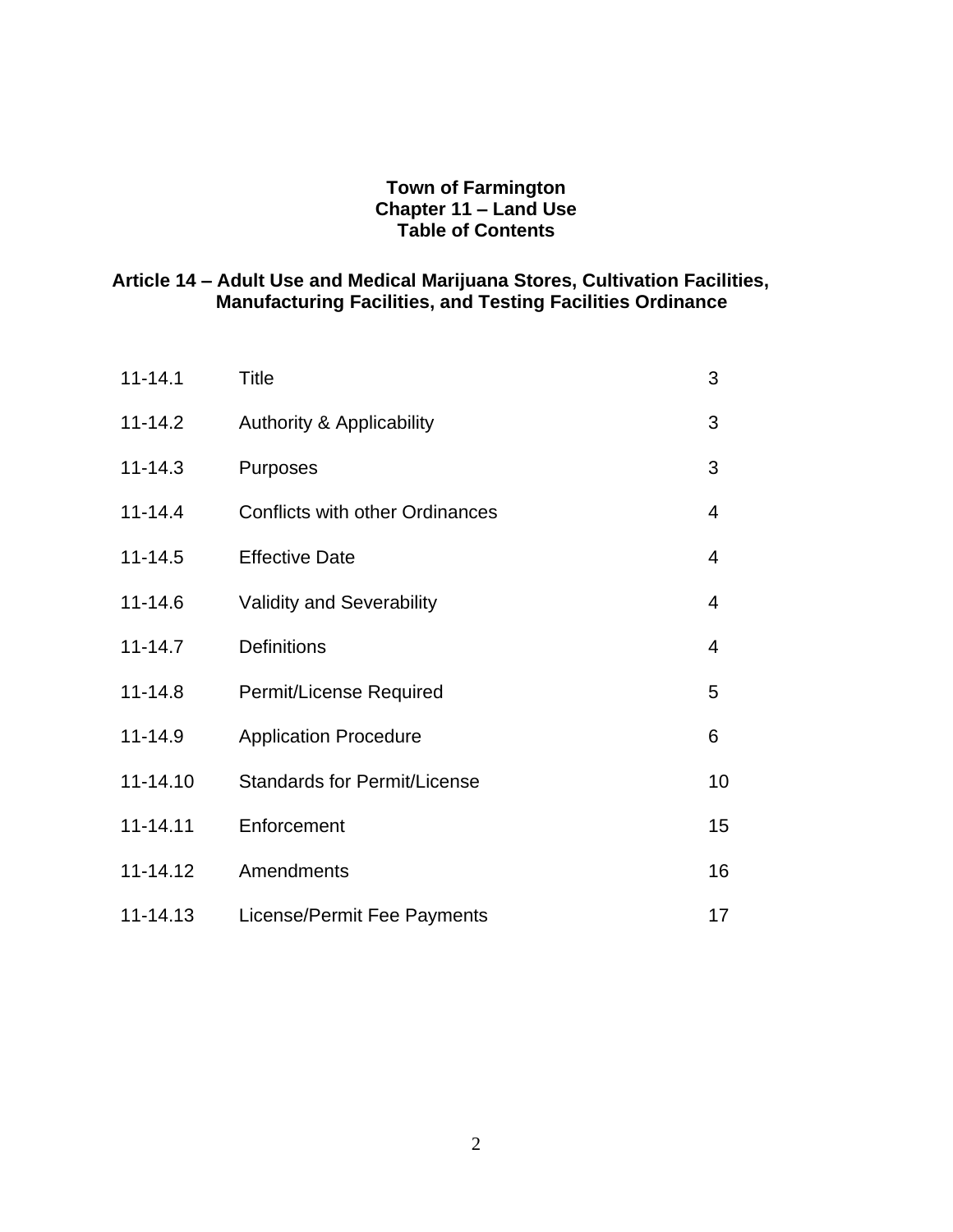## **Adult Use and Medical Marijuana Stores, Cultivation Facilities, Manufacturing Facilities, and Testing Facilities Ordinance Chapter 11 - Land Use**

# **11 - 14.1 Title:**

This ordinance shall be known and cited as the "Town of Farmington Adult Use and Medical Marijuana Stores, Cultivation Facilities, Manufacturing Facilities, and Testing Facilities Ordinance" and will be referred to hereinafter as "this Ordinance". This Ordinance limits all subject Adult Use and Medical Marijuana businesses to the zoning districts specified under the Zoning Ordinance Table of Uses, prescribes definitions of Adult Use and Medical Marijuana businesses, provides for permitting/licensing and regulation of Adult Use and Medical Marijuana businesses, and provides standards for Adult Use and Medical Marijuana businesses.

# **11 - 14.2 Authority and Applicability:**

**WHEREAS**, implementing a system for the regulation of stores, cultivation, manufacturing, and testing for both Adult Use and Medical Marijuana, a controlled substance, is a complex function with significant administrative demands on the Town of Farmington; and

**WHEREAS**, ensuring that possession and use of Adult Use and Medical Marijuana is limited to persons who are 21 years of age or older, except in the case of minors in possession of a Medical Marijuana Patient Card, is necessary to protect those who have not yet reached adulthood from the effects of irresponsible use of a controlled substance; and

**WHEREAS**, the Town of Farmington believes that any production, processing, or selling of Adult Use and Medical Marijuana should be conducted in a safe and fair manner for the health, safety, and welfare of the community, which includes complying with provisions of all applicable laws and ordinances relating to Adult Use and Medical Marijuana throughout the Town of Farmington; and

**NOW THEREFORE**, this Ordinance is adopted pursuant to the Marijuana Legalization Act, 28-B M.R.S. c. 1; Maine's Medical Marijuana laws and regulations, including but not limited to 22 M.R.S. c. 558-C; Article VIII, Part 2, Section 1 of the Maine Constitution; the provisions of the Municipal Home Rule Authority (30-A M.R.S. §3001 et seq.); and the provisions of the Planning and Land Use Regulation Act, 30-A M.R.S. §4312 et seq.

# **11 - 14.3 Purpose:**

It is the purpose of this Ordinance to regulate Adult Use and Medical Marijuana businesses in order to promote the health, safety, and general welfare of the citizens of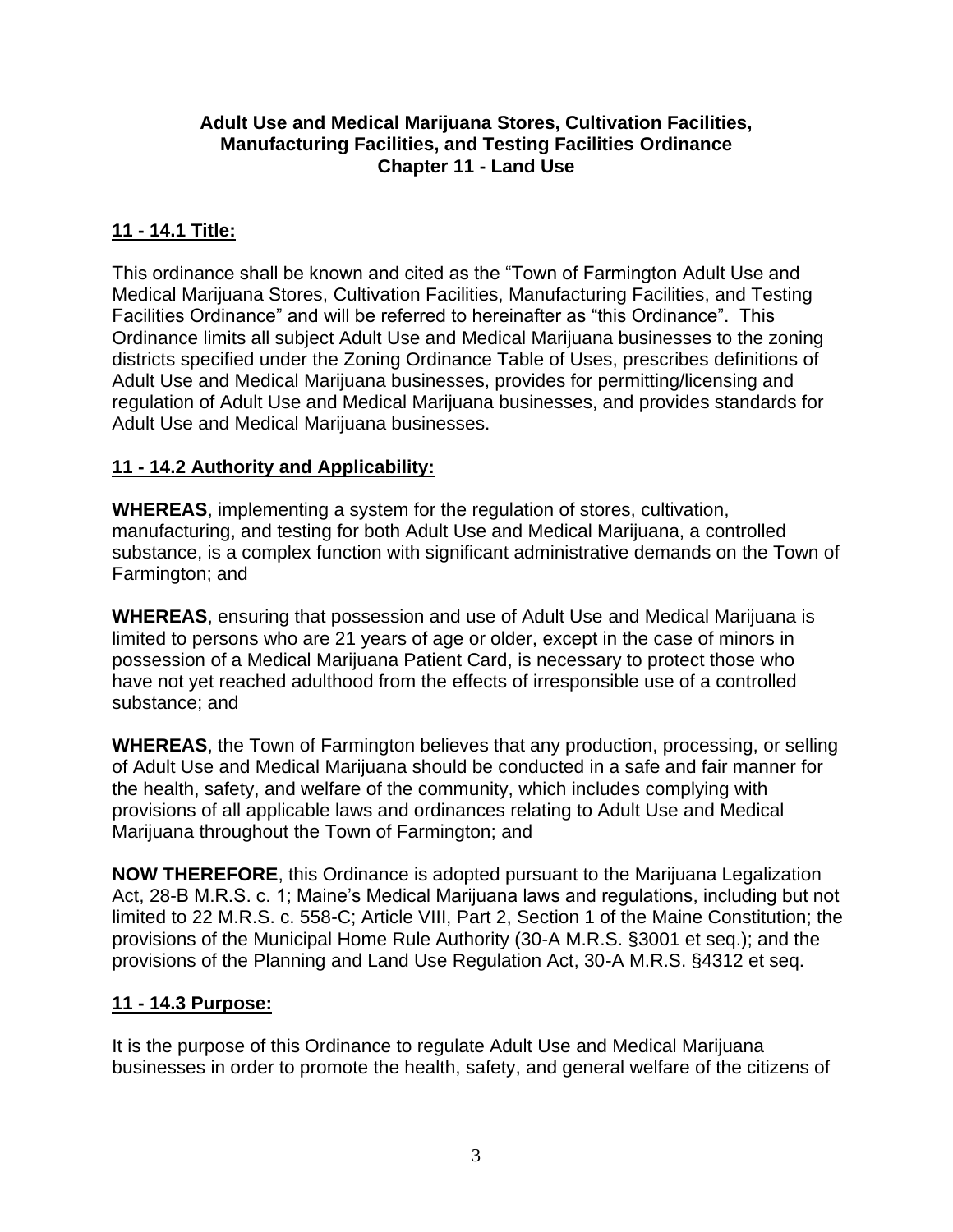Farmington, and to establish reasonable and uniform regulations for the appropriate location of Adult Use and Medical Marijuana businesses in Farmington. Persons or entities wishing to establish an Adult Use or a Medical Marijuana business within the Town of Farmington shall first obtain a permit/license from the Farmington Board of Selectmen (hereinafter "the Municipal Officers") and shall be subject to the provisions of this Ordinance.

This Ordinance may not be construed to limit any privileges or rights of a qualifying patient, caregiver, or registered caregiver under Maine's Medical Marijuana laws and regulations, including but not limited to 22 M.R.S. c. 558-C, except that Medical Marijuana Stores operated by registered caregivers are subject to the provisions of this Ordinance.

# **11 - 14.4 Conflict with Other Ordinances; Severability:**

Whenever a provision of this Ordinance conflicts with or is inconsistent with other provisions of this Ordinance, or of any other ordinance, regulation or standard, the more restrictive provision shall apply.

# **11 - 14.5 Effective Date:**

The effective date of this Ordinance, and the permitting/licensing of the establishment or operation of any Adult Use or Medical Marijuana Store, Adult Use or Medical Marijuana Cultivation Facility, Adult Use or Medical Marijuana Manufacturing Facility, or Adult Use or Medical Marijuana Testing Facility in Farmington thereunder, shall be the date of adoption by the voters at Town Meeting.

# **11 - 14.6 Validity and Severability:**

Should any section or provision of this Ordinance be declared by any court to be invalid, such decision shall not invalidate any other section or provision of this Ordinance.

# **11 - 14.7 Definitions:**

For the purpose of this Ordinance, Adult Use Marijuana businesses, including Adult Use Marijuana Stores, Adult Use Marijuana Cultivation Facilities (including Adult Use Marijuana Nursery Cultivation Facilities), Adult Use Marijuana Manufacturing Facilities, and Adult Use Marijuana Testing Facilities, are defined as set forth in 28-B M.R.S. §102.

For the purpose of this Ordinance, Medical Marijuana businesses, including Medical Marijuana Stores, Medical Marijuana Cultivation Facilities, Medical Marijuana Manufacturing Facilities, and Medical Marijuana Testing Facilities are either defined in Maine's Medical Marijuana Law or are the medical equivalent of those Adult Use Marijuana businesses listed in the previous paragraph.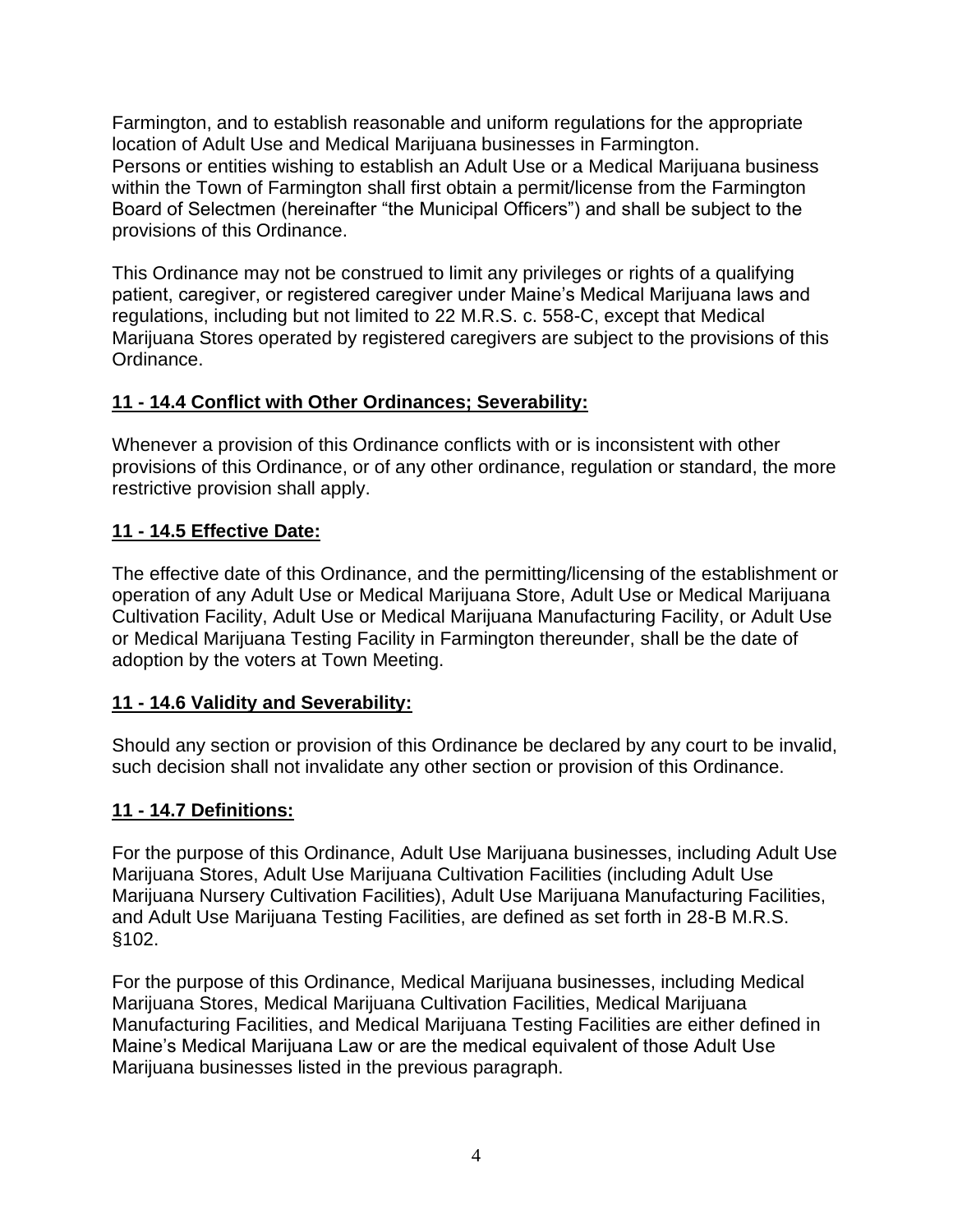For the purpose of this Ordinance, the term, "Marijuana Business" means any Adult Use or Medical Marijuana business listed in the two preceding paragraphs. For the purpose of this Ordinance, the term, "Plant Canopy" is defined as set forth in 28-B M.R.S. §102.

For the purpose of this Ordinance, the term "Medical Marijuana Stores" includes storefronts operated by registered caregivers and medical marijuana dispensaries.

# **11 - 14.8 Permit/License Required:**

No person may establish, operate or maintain an Adult Use or Medical Marijuana business without first obtaining a permit/license from the Municipal Officers.

It is a violation of this Ordinance for any person to operate an Adult Use or Medical Marijuana business within the Town of Farmington without a valid Adult Use or Medical Marijuana business permit/license issued by the Town pursuant to this Ordinance.

It is a violation of this Ordinance for any person to operate an Adult Use or Medical Marijuana business within the Town of Farmington without a valid Adult Use or Medical Marijuana business permit/license issued by the State pursuant to State Adult Use and Medical Marijuana laws and regulations.

Pursuant to 28-B M.R.S. §402, the Town has placed the following permit/license limits for the following four (4) categories of Adult Use and Medical Marijuana businesses**:**  Stores - seven (7) total, four (4) Adult Use and three (3) Medical**;** Cultivation Facilities seven (7) total**;** Manufacturing Facilities - five (5) total**;** and Testing Facilities - two (2) total. Whenever a permit/license expires and is not renewed, or the Town declines to renew a permit/license, other permit/license applications may be reviewed, but the cap of permits/licenses per each category shall be maintained.

In the event of the proposed sale of a marijuana business, the tentative purchaser shall be given preference to obtain a new permit/license to replace the seller's permit/license within sixty (60) days prior to the date of the sale.

The tentative purchaser shall file an application with fee and provide all the information required in this Ordinance. If the application is approved by the Town, the Municipal Officers shall specify that the permit/license for same is contingent on the sale being completed and the Town's receipt of permit/license fees.

The holder of a permit/license for a Medical Marijuana Store located in the following districts - General Purpose, Residential/Light Commercial, or Village Business outside of Village Business Historic – may exchange their permit/license for an Adult Use Marijuana Store permit/license in the same location. Said holder must file an application and pay a \$100 fee.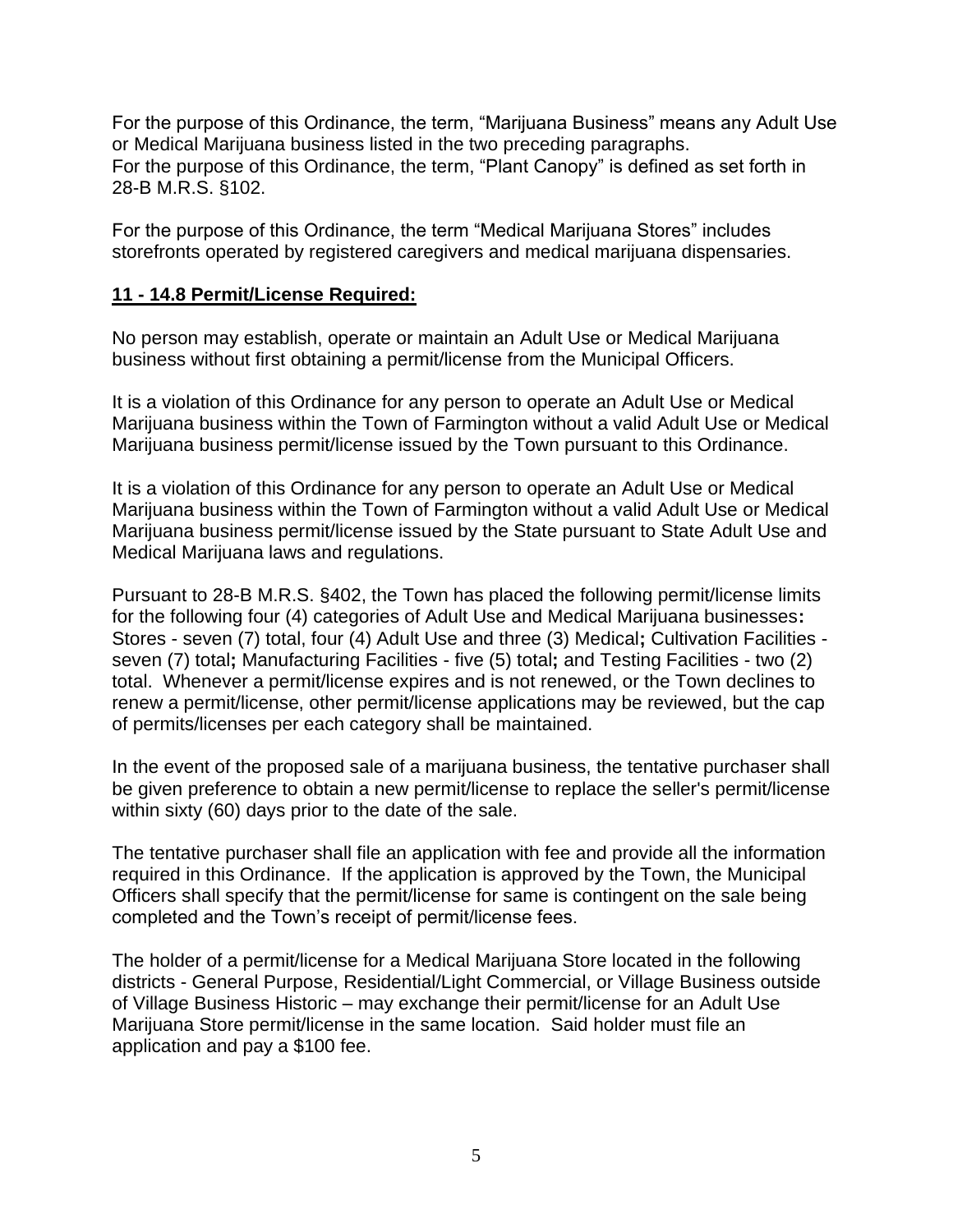The holder of a permit/license for an Adult Use Marijuana Store located in the following districts - General Purpose, Residential/Light Commercial, or Village Business – may exchange their permit/license for a Medical Marijuana Store permit/license in the same location. Said holder must file an application and pay a \$100 fee.

All Adult Use and Medical Marijuana Stores must be operated from permanent locations, which may utilize telephone and internet orders as long as the buyer, on the day the order is made, pays for and picks up such orders in the store.

Adult Use and Medical Marijuana Stores may not use vending machines for sales, may not have "drive-through" or "drive-up" window-serviced sales, and may not have internet-based sales with credit/debit card payment and delivery by USPS, UPS, FedEx, DHL, or any other global or local delivery service or courier.

### **11 - 14.9 Application Procedure:**

- A. An application for a permit/license must be made on the form for same provided by the Town.
- B. All applicants must be qualified according to the provisions of this Ordinance. The application requests and the applicant shall provide information so the Town can determine whether the applicant meets the qualifications established in this Ordinance.
- C. The Town will give first priority to applicants, who for the two (2) year period immediately preceding the date of application**:** (i) have been cultivating Medical Marijuana within the Town in compliance with applicable State law and regulations for same**;** (ii) have continuously held a Caregiver's Registry Identification Card (unless this requirement is waived by the Town for good cause)**;** and (iii) have had at least three (3) patients in each year of the two (2) year period.
- D. Applications to establish an Adult Use or Medical Marijuana business
	- 1. If the applicant who wishes to operate an Adult Use or Medical Marijuana business is a single individual, this person must sign the application for a permit/license. If the applicant who wishes to operate an Adult Use or Medical Marijuana business is more than one individual, each person who has an interest in the business must sign the application for a permit/license as applicant. Each applicant must be qualified under the following Section and each applicant shall be considered a permittee/licensee if a permit/license is granted.
	- 2. The completed application for an Adult Use or Medical Marijuana business permit/license shall contain the following information and shall be accompanied by the following documents**:**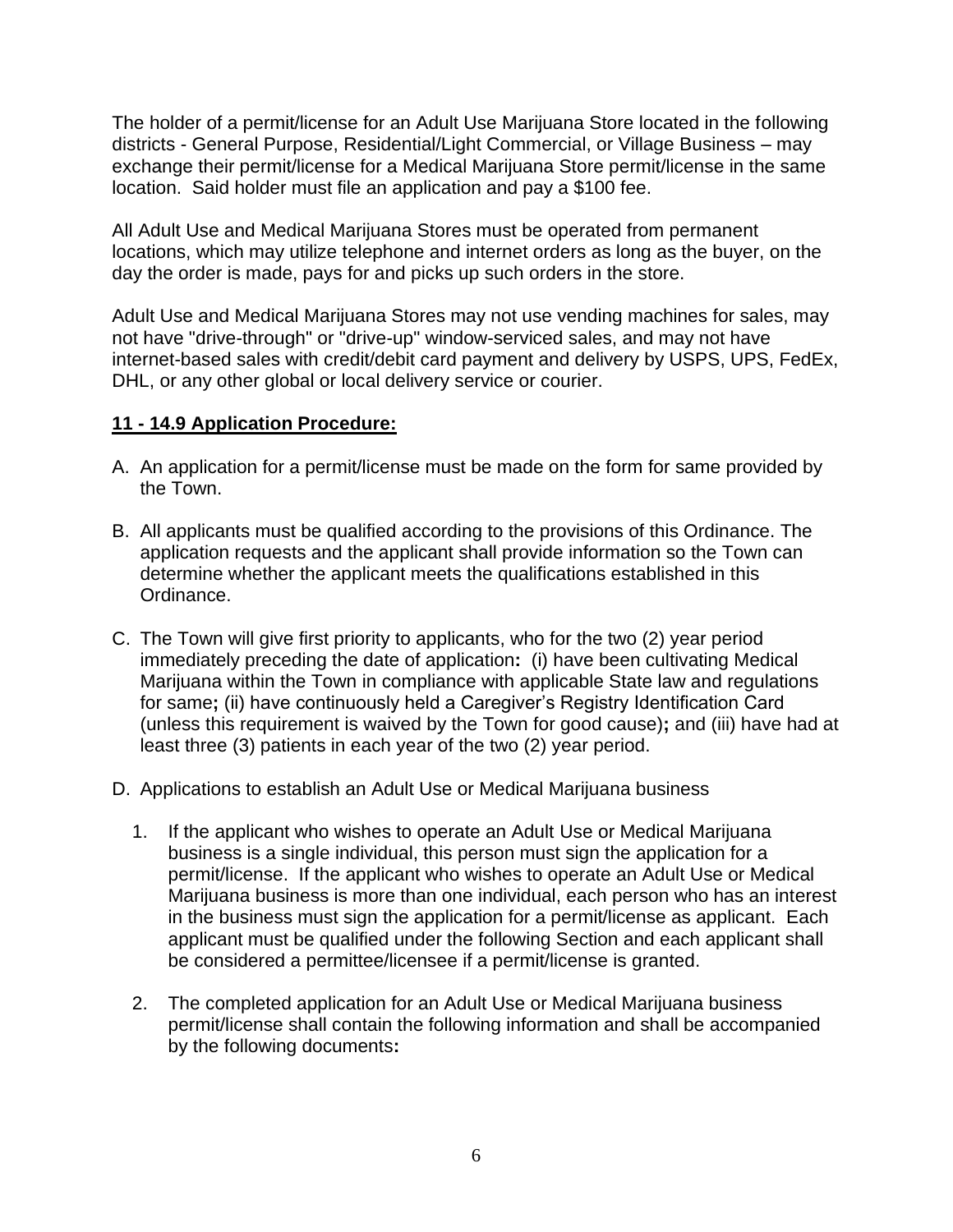- a. If the applicant is an individual**:** The individual shall state their legal name and any aliases, and submit proof that they are at least twenty-one (21) years of age.
- b. If the applicant is a partnership**:** The partnership shall state its complete name, and the names of all partners, whether the partnership is general or limited, submit a copy of the partnership agreement, if any, and submit proof that all partners are at least twenty-one (21) years of age.
- c. If the applicant is a corporation**:** The corporation shall state its complete name, the date of its incorporation, evidence that the corporation is in good standing under State law, the names and capacity of all officers, directors and principal stockholders, the name of the registered corporate agent, the address of the registered office for service of process, and submit proof that all officers, directors and principal stockholders are at least twenty-one (21) years of age.
- d. If the applicant is a limited liability company (LLC)**:** The LLC shall state its complete name, the date of its establishment, evidence that the LLC is in good standing under State law, the names and capacity of all members, a copy of its operating agreement, if any, the address of its registered office for service of process, and submit proof that all members are at least twenty-one (21) years of age.
- e. If the applicant intends to operate the Adult Use or Medical Marijuana business under a name other than that of the applicant, they must state the business' name and submit the required registration documents.
- f. If the applicant or a potential employee has been convicted of criminal activity under State and/or federal law, they must list the specified criminal activity involved, and the date, place, and jurisdiction of each conviction.
- g. If the applicant has had a previous permit/license under this Ordinance or other similar marijuana business ordinances from another Town, City, or State denied, suspended or revoked, they must list the name and location of the marijuana business for which the permit/license was denied, suspended or revoked, as well as the date of the denial, suspension or revocation, and they must list whether the applicant has been a partner in a partnership or an officer, director, or principal stockholder of a corporation that is permitted/licensed under this Ordinance, whose permit/license has previously been denied, suspended or revoked, listing the name and location of the marijuana business for which the permit was denied, suspended, or revoked as well as the date of denial, suspension or revocation.
- h. If the applicant holds any other permits/licenses under this Ordinance or other similar marijuana business ordinance from another Town, City, or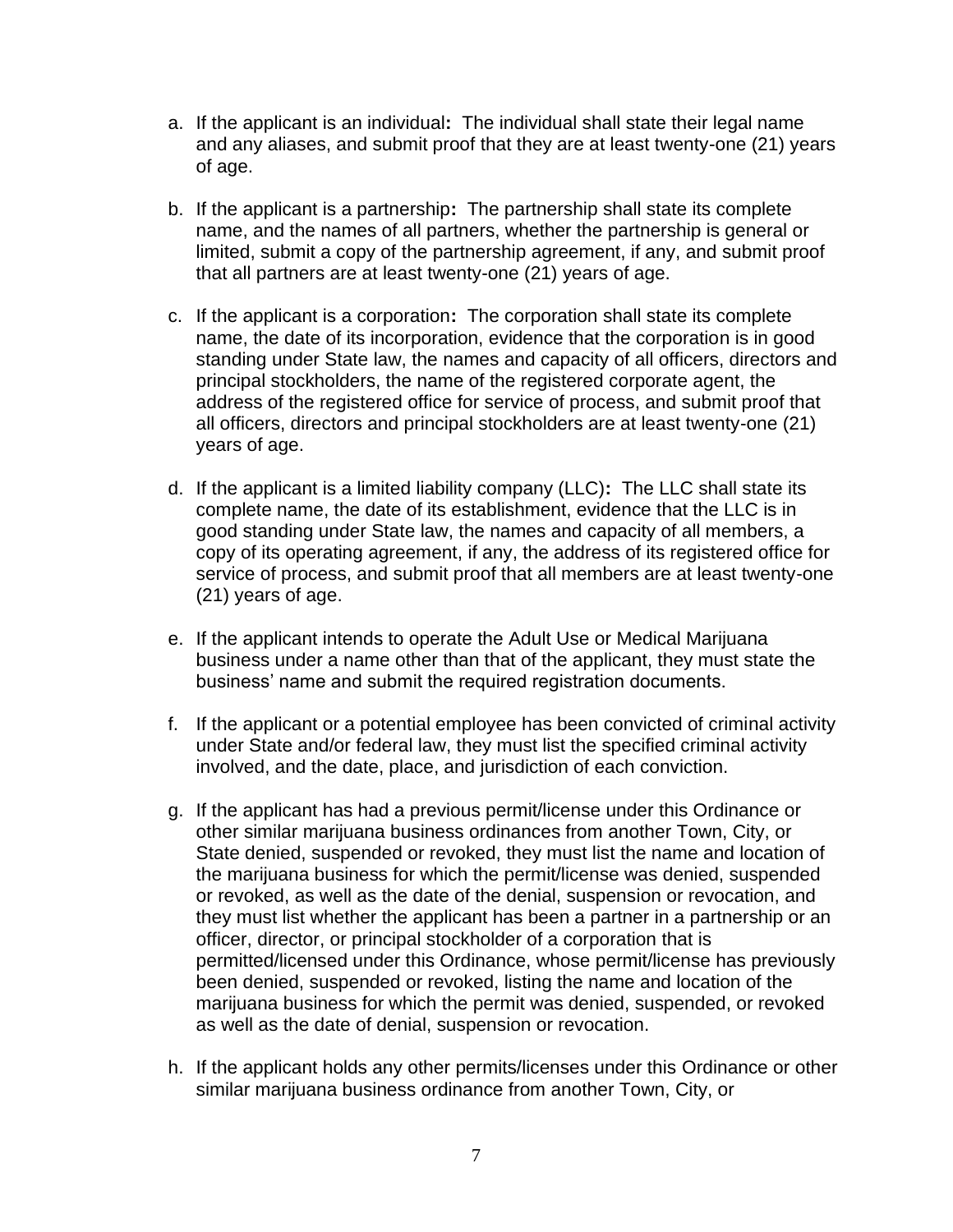State and, if so, the names and locations of such other permitted/licensed businesses must also be provided.

- i. The classification of permit/license for which the applicant is filing.
- j. The location of the proposed Adult Use or Medical Marijuana business, including a legal description of the property, street address, and telephone number.
- k. The applicant's mailing address and residential address.
- l. Recent passport-style photograph(s) of the applicant(s).
- m. The applicant's driver's license and Social Security numbers.
- n. A sketch showing the configuration of the subject premises, including building footprint, interior layout with floor space to be occupied by the business, and parking plan. The sketch must be drawn to scale with marked dimensions.
- o. A copy of a Town Tax Map depicting**:** the subject property lines and the property lines of other properties containing any existing Adult Use or Medical Marijuana businesses within one thousand (1,000) feet of the subject property**;** the property lines of any public or preexisting private school within one thousand (1,000) feet of the subject property**;** the property lines of the University of Maine at Farmington, and/or Franklin Memorial Hospital, and/or property used primarily for religious worship and related religious activities, and/or property used for licensed daycare use under 10-148 CMR c.32, and/or recreational areas designated for use by children up to eighteen (18) years in age, and/or areas designated as a municipal "safe zones" pursuant to 30-A M.R.S. §3253, within five hundred (500) feet of the subject property.
- 3. Some portions of applications for an Adult Use or Medical Marijuana business permit/license shall be kept confidential by the Town and used for administrative purposes only due to sensitive information contained therein such as Social Security numbers, etc., as allowed by FOAA (Freedom of Access Act).
- 4. All applicants (including all officers, directors, managers, members, or partners) for any Adult Use Marijuana business permit/license, excepting Marijuana Testing Facilities, must have been residents of the State, and paid taxes in the State, for a period of not less than four (4) years immediately preceding the date of the application per 28-B M.R.S. §202.2.B. This requirement expires on June 1, 2021 per 28-B M.R.S. §102.48.
- 5. If the applicant is a person, the applicant must be a resident as that term is defined in the application. If the applicant is a corporation, partnership, or limited liability company, every officer, director, and managing partner must be a person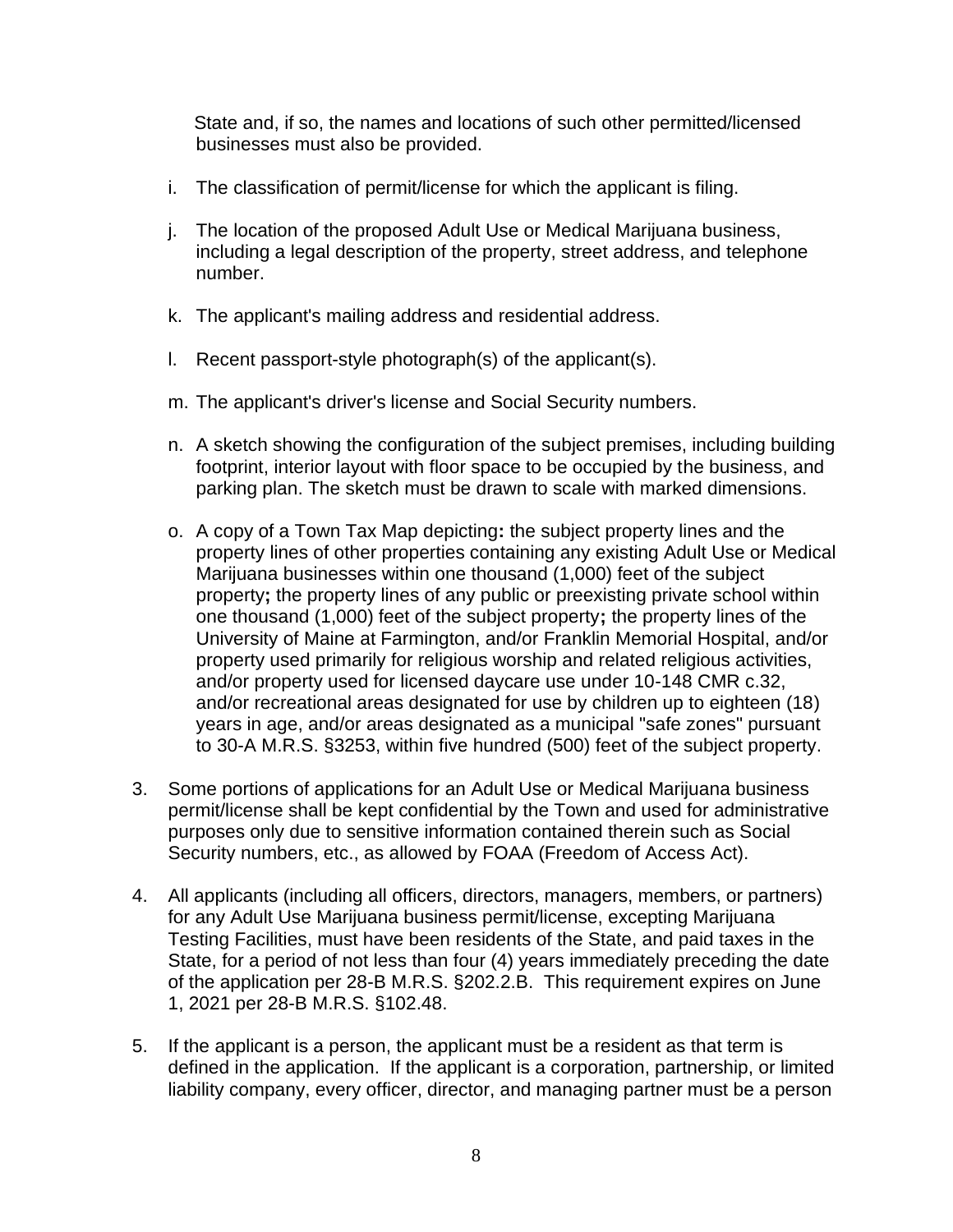who is a resident, and a majority of shares, partnership interests, and membership interests, or other equity interests, must be held or owned by persons who are residents. This residency requirement does not apply to applicants for Testing Facility licenses.

E. Application and Permit/License Fees

All applications must be submitted with a \$250 fee, except for exchange conversions under §11-14.8, for which the fee is \$100. If an application is approved, the following permit/license fees must be paid before the Town will issue a permit/license:

Marijuana Store: Permit/License Fee: \$1,250

Adult Use Marijuana Manufacturing Facility: Permit/License Fee: \$1,250

Medical Marijuana Manufacturing Facility – Tier I (≤40 lbs.): Permit/License Fee: \$300

Medical Marijuana Manufacturing Facility – Tier II (≤200 lbs.): Permit/License Fee: \$500

Medical Marijuana Manufacturing Facility (Tiers I&II) Using Inherently Hazardous Substances: \$700

Marijuana Testing Facility: Permit/License Fee: \$500

Marijuana Cultivation:

Tier 1: Up to thirty (30) mature plants (and an unlimited number of immature plants and seedlings) or up to 500 SF of plant canopy**:** 

By plant count: Permit/License Fee: \$5/mature plant for an outdoor cultivation and \$10/mature plant for an indoor or indoor/outdoor cultivation.

By canopy, 0-500 SF: Permit/Licensing Fee: \$250/indoor or indoor/outdoor, \$125/outdoor.

Tier 2: 501-2,000 SF of mature plant canopy: Permit/License Fee: \$1,500/indoor or indoor/outdoor cultivation, \$750/outdoor cultivation.

Tier 3: 2,001-7,000 SF of mature plant canopy: Permit/License Fee: \$5,000/indoor or indoor/outdoor cultivation, \$2,500/outdoor cultivation.

Tier 4: 7,001-20,000 SF of mature plant canopy: Permit/License Fee: \$15,000/indoor or indoor/outdoor, \$7,500/outdoor.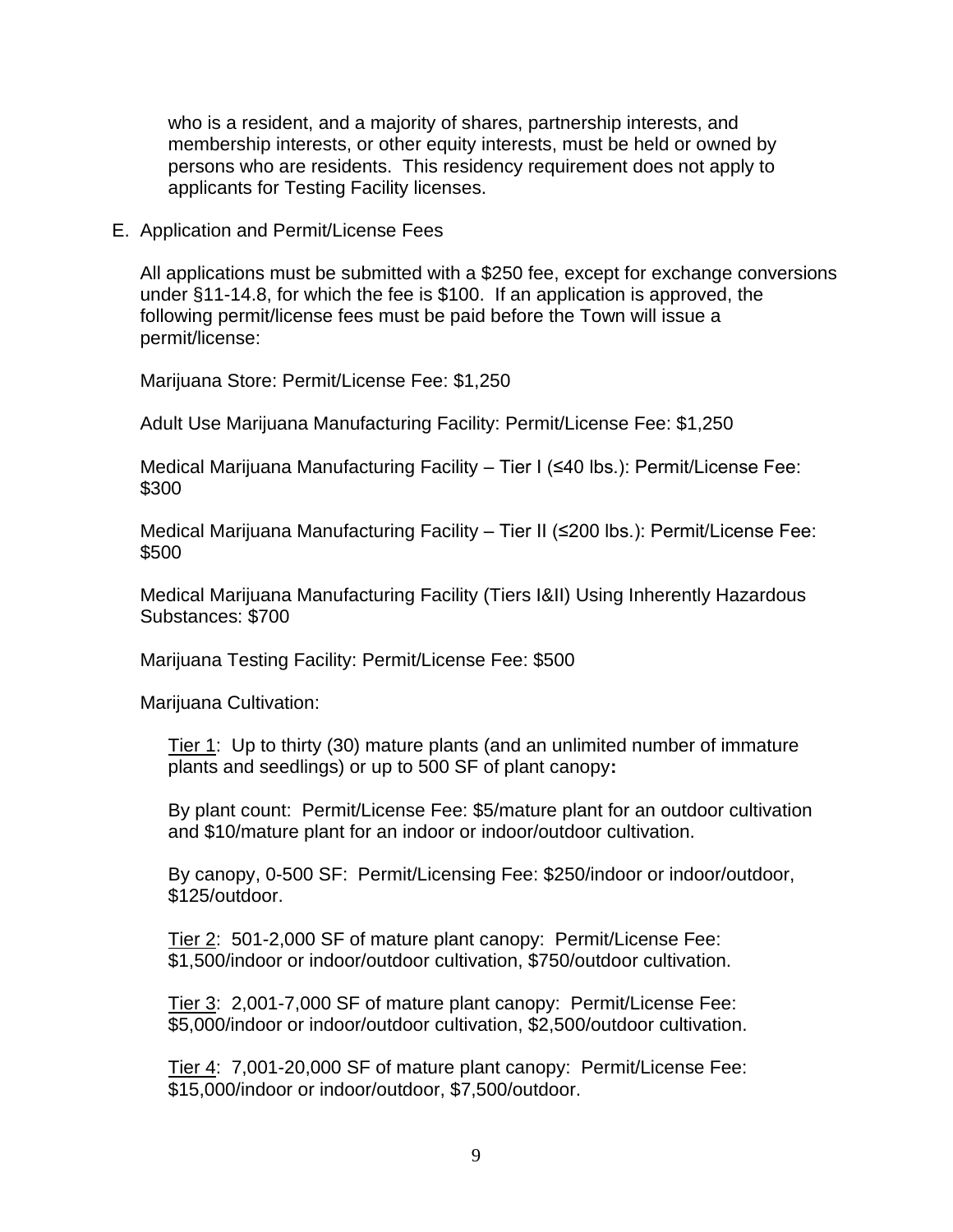For each approved increase of 7,000 SF, the additional fee is: \$2,500 for outdoor cultivation, and \$5,000 for indoor or indoor/outdoor cultivation.

Nursery Cultivation: Cultivation of not more than 1,000 SF of plant canopy in compliance with 28-B M.R.S. §501.3: Permit/License Fee: \$175 (Plant canopies of individual Nursery Cultivations are permanently capped at 1,000 SF.)

Every two (2) years, Tier 4 renewal applicants may seek a 7,000 SF plant canopy increase if in compliance with applicable State law.

Renewal applicants for Marijuana Cultivation permits/licenses may seek an increase to a higher tier if they comply with the requirements in this section.

Applicants for Marijuana Cultivation permits/licenses may not hold more than three (3) such permits/licenses or a total combined plant canopy in excess of 30,000 SF.

# **11- 14.10 Standards for Permit/License:**

- A. General
	- 1. Adult Use and Medical Marijuana businesses, whether Retail Stores (including Medical Marijuana storefronts), Cultivation Facilities, Manufacturing Facilities, or Testing Facilities, may only exist and operate in the districts listed in the Zoning Ordinance Table of Uses, and as further restricted below in §11-14.10.A.2.a.&b.
	- 2. Adult Use and Medical Marijuana businesses may not be operated on property located within**:**
		- a. One thousand (1,000) feet of the property line of a public or preexisting private school (K-12) per 28-A M.R.S. §402.2.A**;** and/or
		- b. Five hundred (500) feet of the property line of**:** the University of Maine at Farmington (UMF) property**;** Franklin Memorial Hospital (FMH) property**;**  property used primarily for religious worship and related religious activities**;**  property used for licensed daycare use under 10-148 CMR c. 32**; r**ecreational areas designated for use by children up to eighteen (18) years in age**;** or areas designated as a municipal "safe zone" pursuant to 30-A M.R.S. §3253.

Required setbacks under 2. a. & b. above shall be measured as the most direct, level, shortest, straight-line distance between property lines.

3. A property containing a building housing one or more Adult Use or Medical Marijuana business(es) may not be located within one thousand (1,000) feet of another property containing a building housing one or more Adult Use or Medical Marijuana business(es), unless such properties are located in the General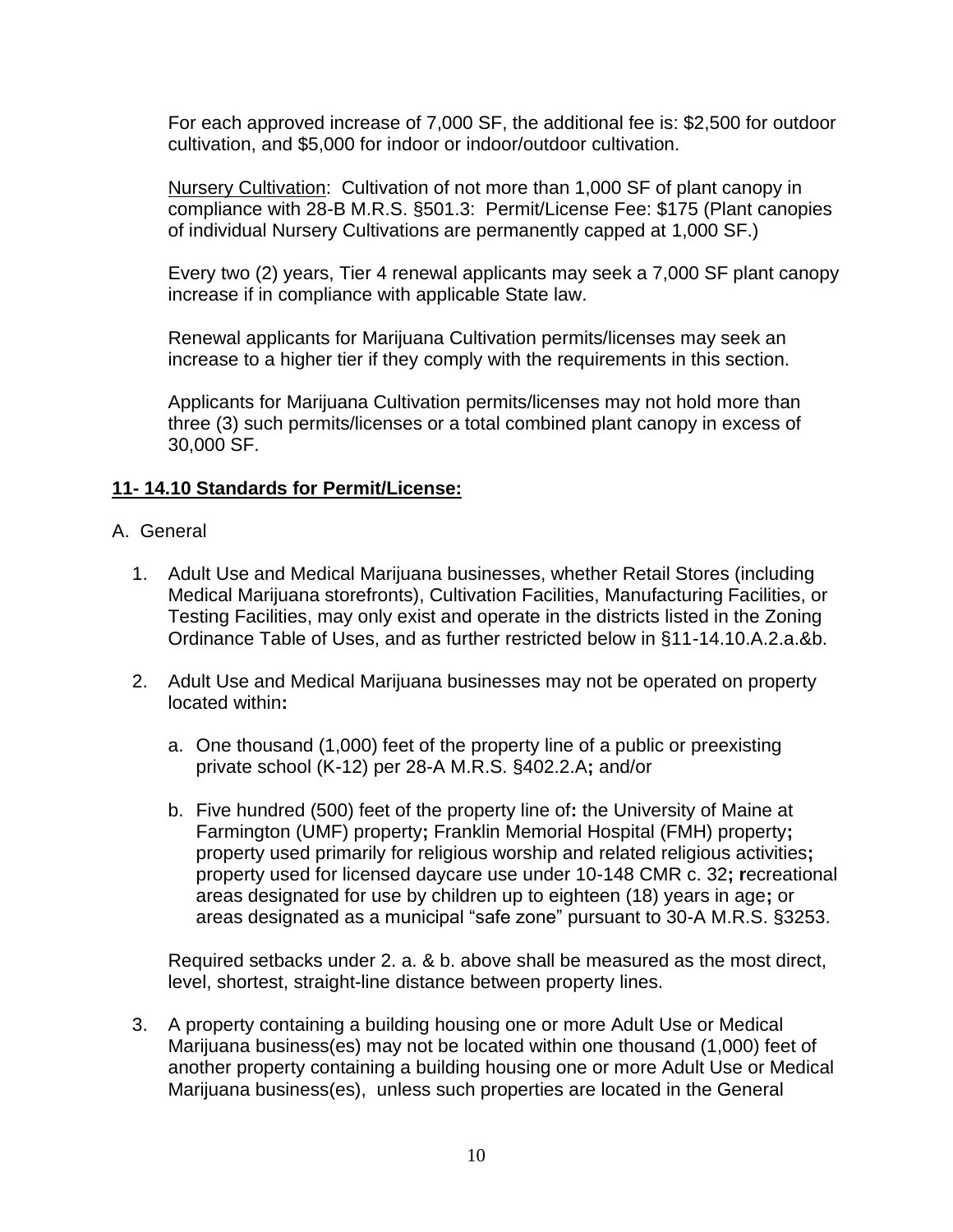Purpose District and are owned or controlled by the same person or entity or an affiliate of such entity that holds right, title, or interest in each property, by way of a deed, lease, sublease, purchase and sale agreement, or similar, in which case there shall be no separation by distance between same required.

For the purposes of this section, "Affiliate" means, as to any entity, any other entity that, directly or indirectly, is in control of, is controlled by, or is under common control with such entity. For purposes of this definition, "Control" of an entity means the power, directly or indirectly, to direct or cause the direction of the management and policies of such entity whether by contract or otherwise."

- 4. More than one Adult Use or Medical Marijuana business (Store and/or Cultivation Facility and/or Manufacturing Facility and/or Testing Facility) may be co-located and operated within the same building, structure, or portion thereof, as long as all ordinance and application requirements are met.
- 5. Adult Use and Medical Marijuana businesses may be open for business only between the hours of 9:00 a.m. and 9:00 p.m., locally prevailing time.
- 6. The sale or offering for sale of Medical Marijuana and/or Medical Marijuana products under permit/license and the sale or offering for sale of Adult Use Marijuana and/or Adult Use Marijuana products under permit/license within the same facility or building by the same licensee is prohibited per 28-B M.R.S. §504.5.
- 7. For the purpose of subsection A.2 of this Section, measurement shall be made in a straight line, without regard to the intervening structures or objects, from the nearest property line of a property containing a building or structure used as the premises where an Adult Use or Medical Marijuana business is conducted, to the nearest property line of the premises of a use listed in subsection A.2. Presence of a Town, County, or other political subdivision boundary shall be irrelevant for purposes of calculating and applying the distance requirements of this Section.
- 8. For purposes of subsection A.3 of this Section, the distance between any two properties containing a building housing one or more Adult Use or Medical Marijuana businesses shall be measured in a straight line, without regard to the intervening structures or objects or political boundaries, from the closest property line of each property containing the building in which each business is located.
- 9. Medical Marijuana businesses located in the Village Business Historic District and operating within Farmington under and in compliance with Maine's Medical Marijuana laws and regulations on or before December 31, 2017, who file applications for Medical Marijuana business permit/license for locations that they currently operate within and have continuously operated within since December 31, 2017, are exempt from subsections A.1 and A.2 of this Section (§11- 14.10.A.1&2).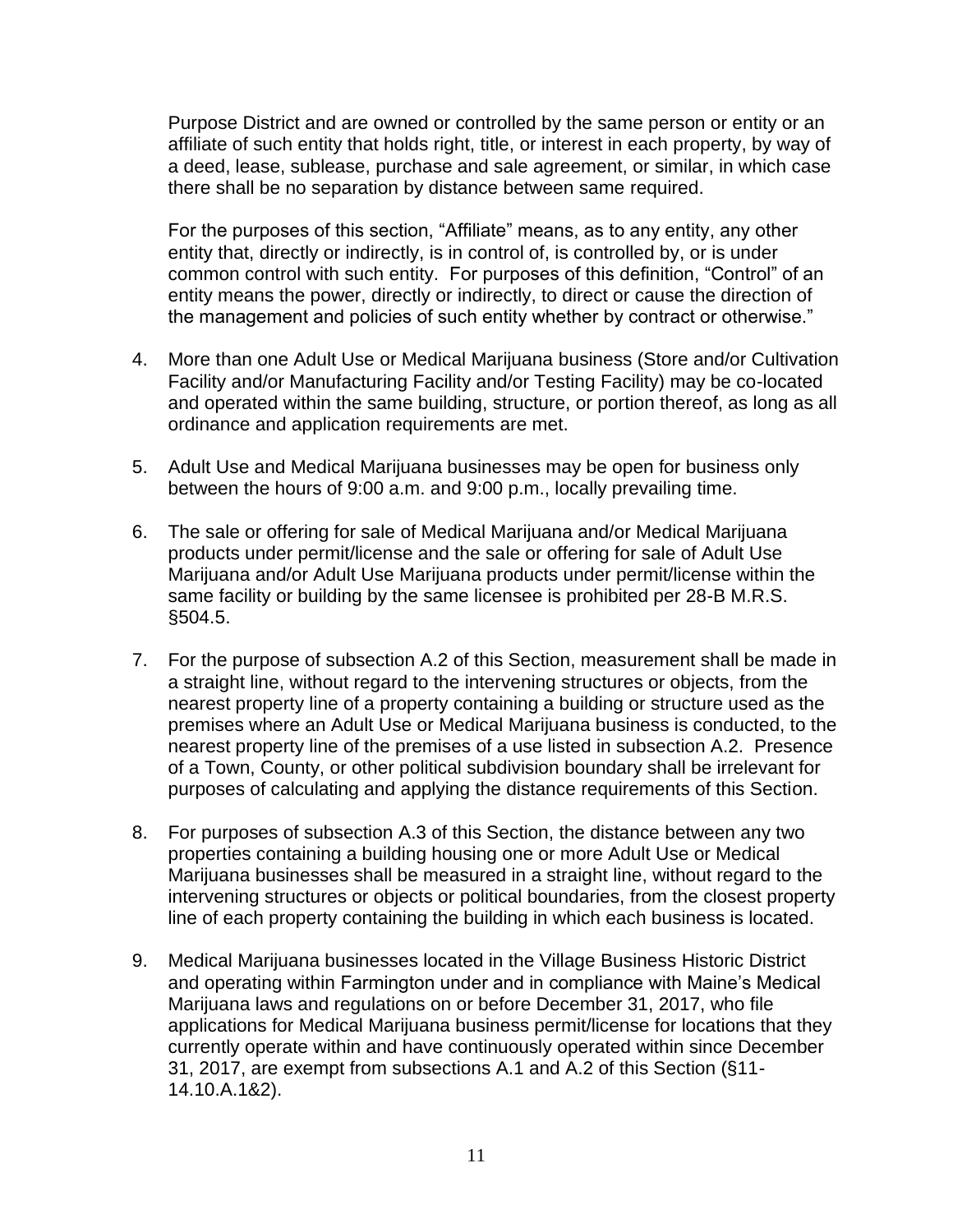- 10. Medical Marijuana businesses located in the following districts General Purpose, Residential/Light Commercial, and Village Business outside of Village Business Historic, and operating within Farmington under and in compliance with Maine's Medical Marijuana laws and regulations on or before December 31, 2017, who file applications for Adult Use or Medical Marijuana business permit/license for locations that they currently operate within and have continuously operated within since December 31, 2017, are exempt from subsections A.1 and A.2 of this Section (§11-14.10.A.1&2).
- 11. Security measures at all Adult Use and Medical Marijuana business premises shall include, at a minimum, the following**:**
	- a. Security surveillance cameras installed and operating twenty-four (24) hours a day, seven (7) days a week, with ten (10) day video storage, to monitor all entrances, along with the interior and exterior of the premises, to discourage and facilitate the reporting of criminal acts and nuisance activities occurring at the premises; and
	- b. Door and window combination video and motion detector intrusion system with audible alarm and smart phone monitoring, maintained in good working condition; and
	- c. A locking safe permanently affixed to the premises that is suitable for storage of all marijuana, marijuana products, and cash stored overnight on the licensed premises; and
	- d. Exterior lighting that illuminates the exterior walls of the licensed premises during dusk to dawn, that is either constantly on or activated by motion detectors, and complies with applicable provisions of the lighting performance standards in the Town of Farmington Zoning Ordinance; and
	- e. Deadbolt locks on all exterior doors and any other exterior access points, excepting windows which shall have locks and bars; and
	- f. Methods to ensure that no person under the age of twenty-one (21) shall have access to marijuana and marijuana products.
- 12. Ventilation

All Adult Use and Medical Marijuana businesses are required to be in compliance with the Odor Nuisance Control and Abatement Performance Standard in the Town's Zoning Ordinance, and all indoor Adult Use and Medical Marijuana Cultivation facilities shall have odor mitigation systems.

13. Required Notices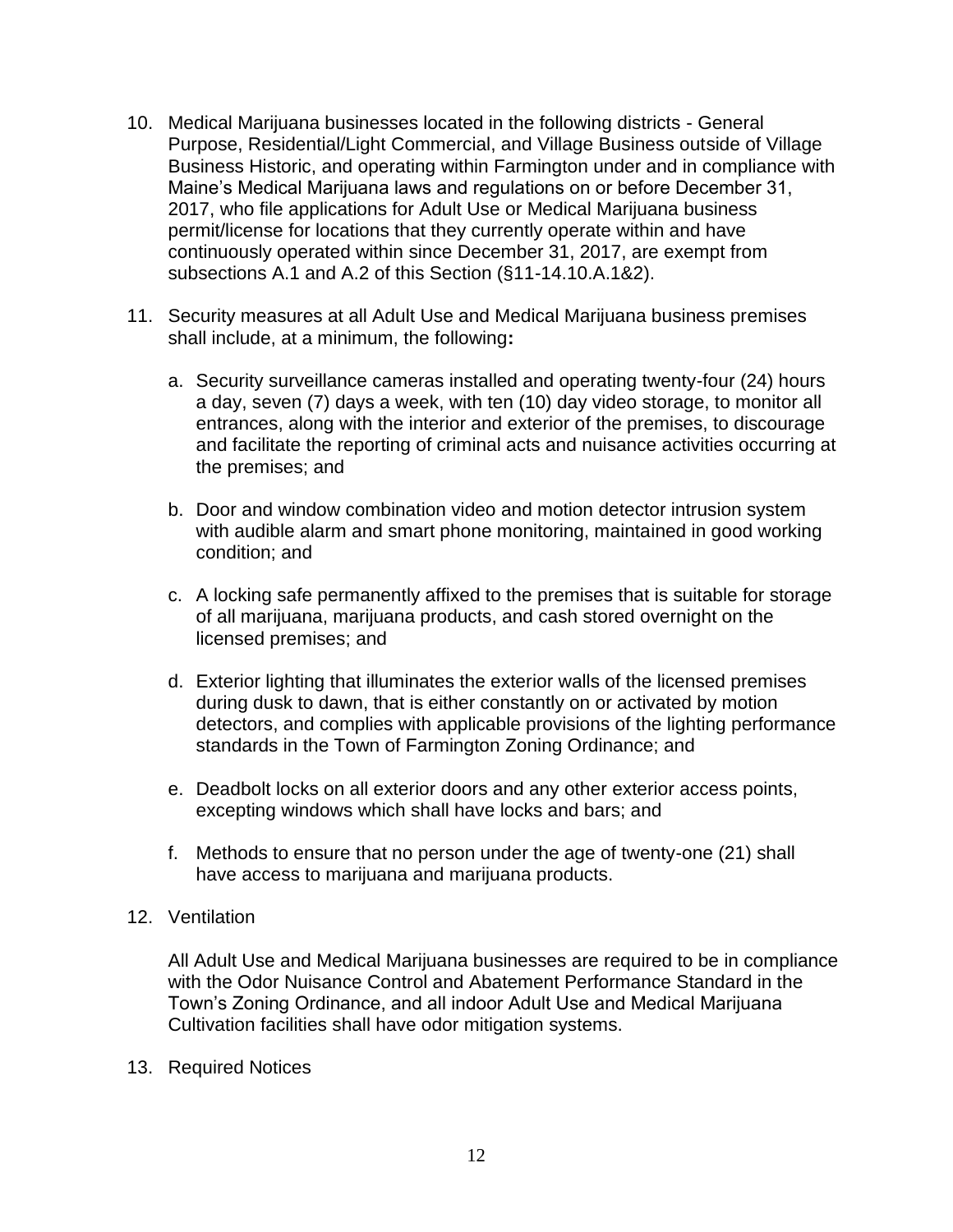There shall be posted in a conspicuous location inside each Adult Use and Medical Marijuana Store, at least one legible sign containing the following information**:** 

*"Use of or allowed on-site consumption of marijuana is illegal; Open and public consumption of marijuana in the State of Maine is illegal; The use of marijuana or marijuana products may impair a person's ability to drive a car or operate machinery; No one under the age of twenty-one (21) allowed, except a minor with a Medical Marijuana Card; Loitering prohibited".*

#### 14. Signs

All signs used by and all marketing and advertising conducted by or on behalf of the marijuana business may not involve advertising or marketing that has a high likelihood of reaching persons under 21 years of age or that is specifically designed to appeal particularly to persons under 21 years of age. The signs, marketing, or advertising is prohibited from making any health or physical benefit claims.

All signage shall meet the Town's Sign Ordinance and may use an image or images of the marijuana plant or plants, or parts thereof, as long as they do not exceed 20% of the sign face, but there shall be no pictorial representations of other marijuana products, by-products, or paraphernalia associated with the use or distribution of retail marijuana. The exterior of all Adult Use and Medical Marijuana Stores shall display a 1' x 1' image of any universal symbol for same adopted by the State's Department of Administration and Financial Services.

### B. Right of Access/Background Check/Inspection

Every Adult Use and Medical Marijuana business shall allow law enforcement officers to enter the premises at reasonable times for the purpose of checking compliance with all applicable State laws and this Ordinance. Every owner and employee of an Adult Use or Medical Marijuana business applying for a permit/license, shall contact the Farmington Police Department for the purposes of fingerprinting and criminal background checking, and all premises managers for Adult Use and Medical Marijuana businesses shall submit emergency contact information to the Farmington Police Department.

Due to fire, explosion, and other hazards inherent in Marijuana Cultivation and Manufacturing Facilities, including, but not limited to, heavy electrical loads, hot lighting fixtures, CO<sup>2</sup> enrichment, extraction solvents (acetone, butane, propane, diethyl ether, heptane, CO<sup>2</sup>, etc.), products with flash points under 100°F, highpressure extraction methods ( $CO<sup>2</sup>$ , etc.), and flammable contents, the owners of all such facilities shall agree to be inspected annually by the Farmington Fire Rescue Department.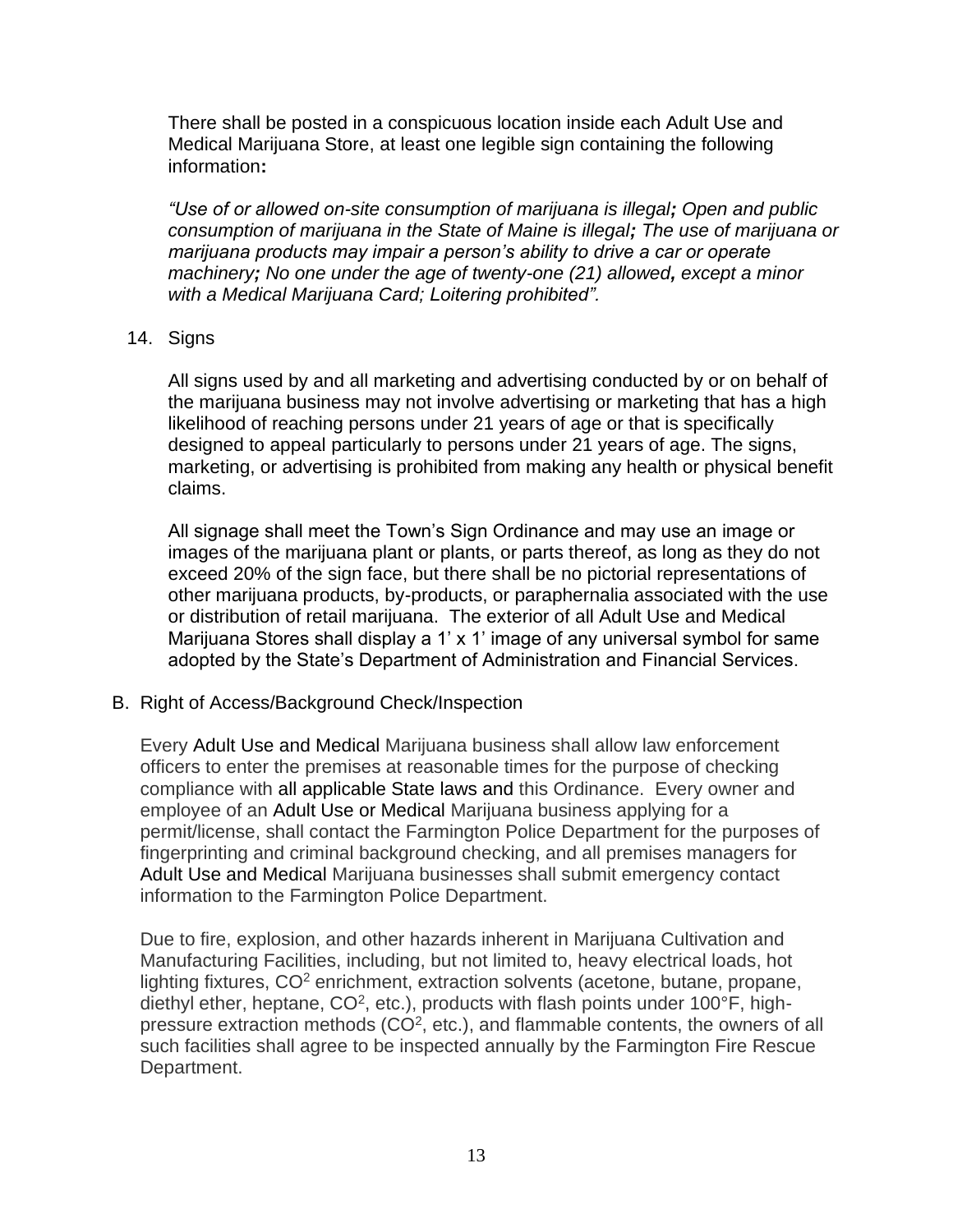Marijuana Cultivation and Manufacturing Facilities must comply with NFPA-1 Chapter 38 standards for *Marijuana Growing, Processing, or Extraction Facilities,* and these standards will be utilized by the Farmington Fire Rescue Department during their inspections of these premises. A Knox Box shall be installed at the structure's exterior entrance for emergency access, and all Knox Boxes shall be obtained and installed in coordination with the Farmington Fire Rescue Department.

#### C. Indemnification

By accepting a permit/license issued pursuant to this Ordinance, the permittee/licensee waives and releases the Town, its officers, elected officials, employees, attorneys, and agents from any liability for injuries, damages, or liabilities of any kind that result from any arrest or prosecution of any Adult Use or Medical Marijuana business owners, operators, employees, clients, or customers for a violation of local, State or federal laws, rules, or regulations.

By accepting a permit/license issued pursuant to this Ordinance, the permittee/licensee agrees to indemnify, defend, and hold harmless the Town, its officers, elected officials, employees, attorneys, agents, and insurers against all liability, claims, and demands on account of any injury, loss or damage, including without limitation, claims arising from bodily injury, personal injury, sickness, disease, death, property loss or damage, or any other loss of any kind whatsoever arising out of or in any manner connected with the operation of a permitted/licensed Adult Use or Medical Marijuana business.

#### D. State Law

In the event the State of Maine adopts any additional or stricter law or regulation governing the sale, cultivation, manufacture, distribution, or testing of Adult Use or Medical Marijuana or marijuana products, the additional or stricter regulation shall control the establishment or operation of any Adult Use or Medical Marijuana Store, Cultivation Facility, Manufacturing Facility, or Testing Facility in Farmington.

Compliance with 28-B M.R.S. c. 1, State laws and regulations pertaining to medical marijuana, and any other applicable State laws or regulations shall be deemed an additional requirement for issuance or denial of any permit/license under this Ordinance, and noncompliance with 28-B M.R.S. c. 1 and any other applicable State law or regulation shall be grounds for revocation or suspension of any permit/license issued hereunder.

### E. Activation

1. Once a Licensee/Permittee has had their License(s)/Permit(s) issued by the Board of Selectmen, they have one year to begin business activity thereunder at their designated location.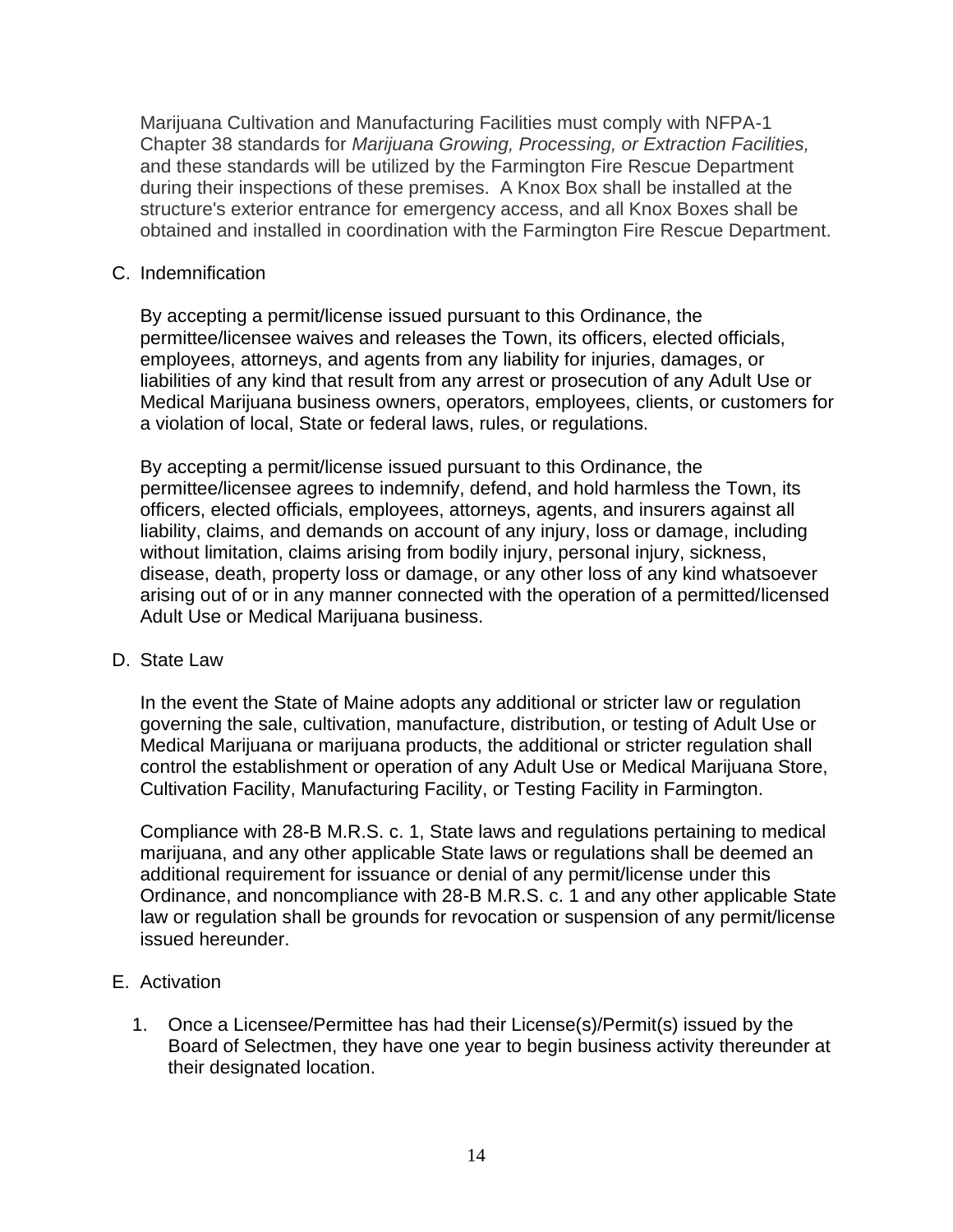- 2. If a Licensee/Permittee has not implemented business activity within one year of having been Licensed/Permitted by the Board of Selectmen, their License(s)/Permit(s) shall become null and void.
- 3. Once a Licensee/Permittee has had their License(s)/Permit(s) issued by the Board of Selectmen, they have one year to obtain their State license(s) from the Office of Marijuana Policy (OMP) for their designated location.
- 4. If a Licensee/Permittee has not obtained their State license(s) from OMP for their designated location within one year of having been Licensed/Permitted by the Board of Selectmen, their License(s)/Permit(s) shall become null and void.
- 5. If a Licensee/Permittee has had a State license application on file for one year with OMP, and OMP has not yet issued a State license, and such delay has not been the result of any action or fault of the applicants, and the issuance of said OMP license remains pending, the applicant is entitled to the remaining time necessary for OMP to complete said licensing.

# **11 - 14.11 Enforcement:**

- A. Violations
	- 1. Any violation of this Ordinance, including failure to comply with any condition, shall be deemed to be a violation of 30-A M.R.S. §4452. Each day of violation constitutes a separate offense.
	- 2. Commencement of any Adult Use or Medical Marijuana business without a Town permit/license for same shall be a violation of this Ordinance.Any party committing such a violation shall immediately cease operations, whether of a construction, renovation, or business nature, upon notification by the Code Enforcement Officer (CEO). Upon such CEO notification, the Town can pursue fines and/or penalties under 30-A M.R.S. §4452.
- B. Code Enforcement Officer (CEO)
	- 1. If the CEO finds that any provision of this Ordinance is being violated, they shall notify in writing the person responsible for such violation, indicating the nature of the violation and ordering the action necessary to correct it, including but not limited to, discontinuance of illegal use of land, buildings, or structures, or work being done, removal of illegal buildings or structures, and abatement or mitigation of violations. A copy of such notices shall be submitted to the Municipal Officers and be maintained as a permanent record.
	- 2. The CEO shall keep a complete record of all essential transactions of the CEO, including Adult Use and Medical Marijuana permit/license applications submitted, permits/licenses granted or denied, revocation actions, revocation of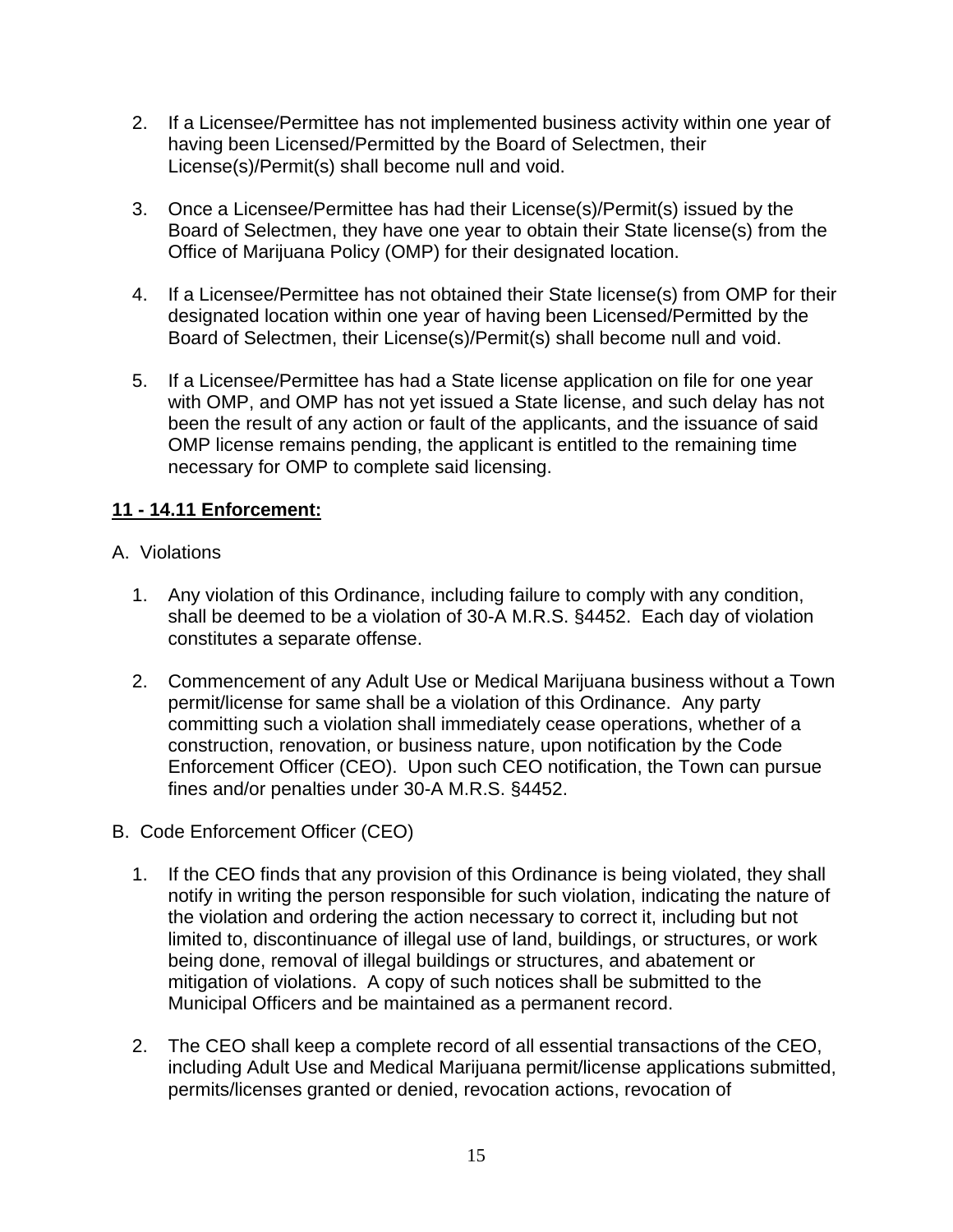permits/licenses, appeals, court actions, violations investigated, violations found and fees collected.

C. Law Enforcement Officers

Law enforcement officers may at any reasonable time conduct on-site inspections to ensure compliance with all applicable laws and conditions attached to permit/license approvals, and shall investigate all complaints of alleged violations of the Ordinance.

D. Legal Actions

When the above notification and/or inspection actions do not result in the voluntary correction or abatement of the violation by the subject Adult Use or Medical Marijuana business, the Municipal Officers, upon receiving written notification from the CEO, shall institute any and all actions and proceedings, either legal or equitable, including injunctions of violations and the impositions of penalties and/or fines in order to enforce the provisions of this Ordinance.

The Municipal Officers, or their authorized agent, are hereby authorized to enter into administrative consent agreements for the purpose of eliminating violations of this Ordinance and recovering fines without court action.

F. Penalties/Fines

Any person, including but not limited to, an Adult Use or Medical Marijuana business owner, a property owner where such business is located, or any agent or contractor for same, who orders or conducts any activity in violation of this Ordinance, or fails to comply with any of its requirements, shall be penalized in accordance with 30-A M.R.S. §4452.

### **11 - 14.12 Amendments:**

A. Initiation of Amendments

An amendment to this Ordinance may be initiated by**:** 

- 1. The Municipal Officers, provided a majority of the Municipal Officers has so voted; or
- 2. Written petition of a number of voters equal to at least ten percent (10%) of the number votes cast in the municipality at the last gubernatorial election.